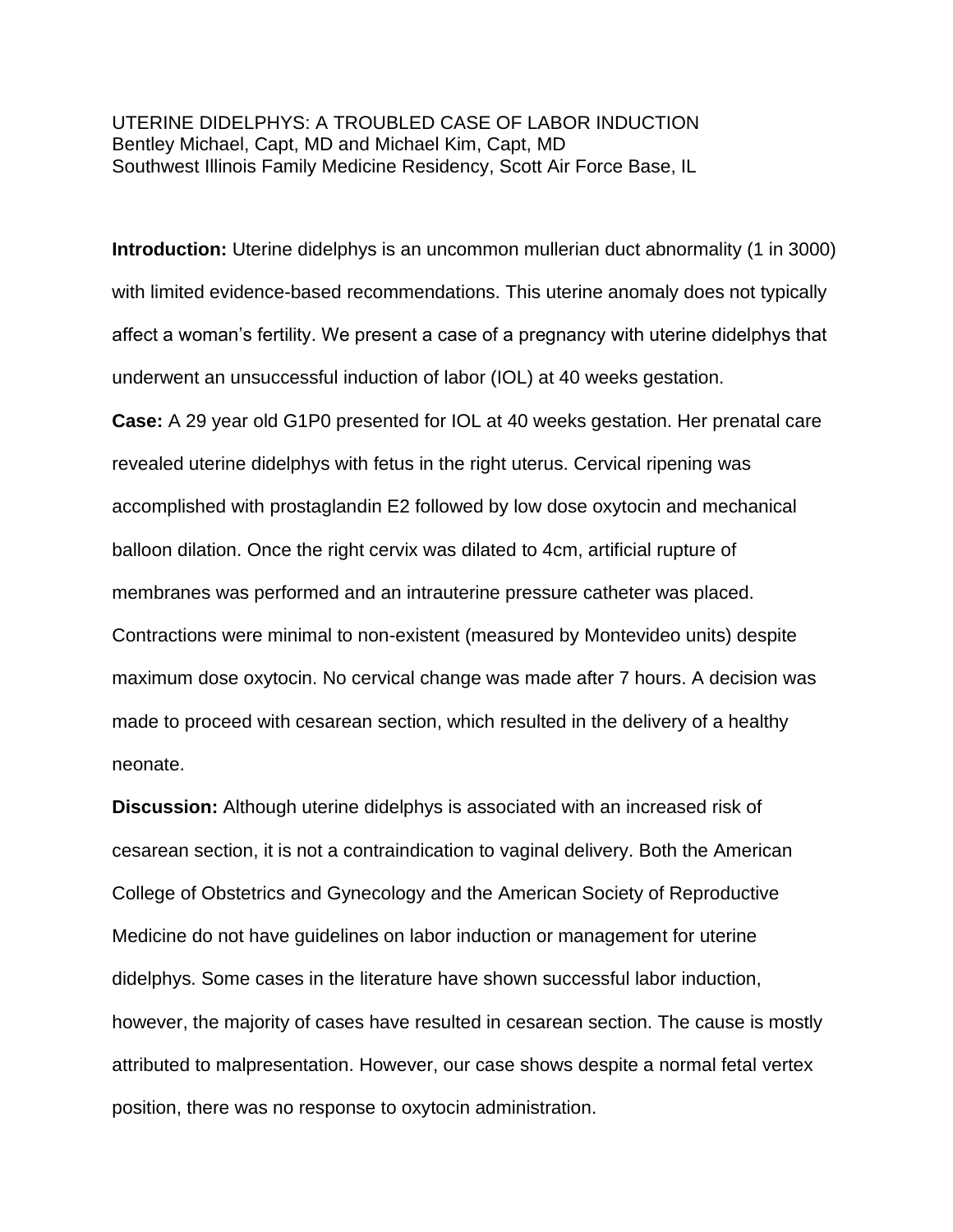**Scholarly Question**: Are there un-identified predictors of successful vaginal deliveries for patients with uterine didelphys?

**Conclusion**: There are no evidence-based guidelines for labor induction and management for congenital uterine anomalies. This case had no response to oxytocin, indicating a potential correlation with the uterine abnormality. Physicians should consider uterine didelphys as a strong risk factor for cesarean section when managing labor.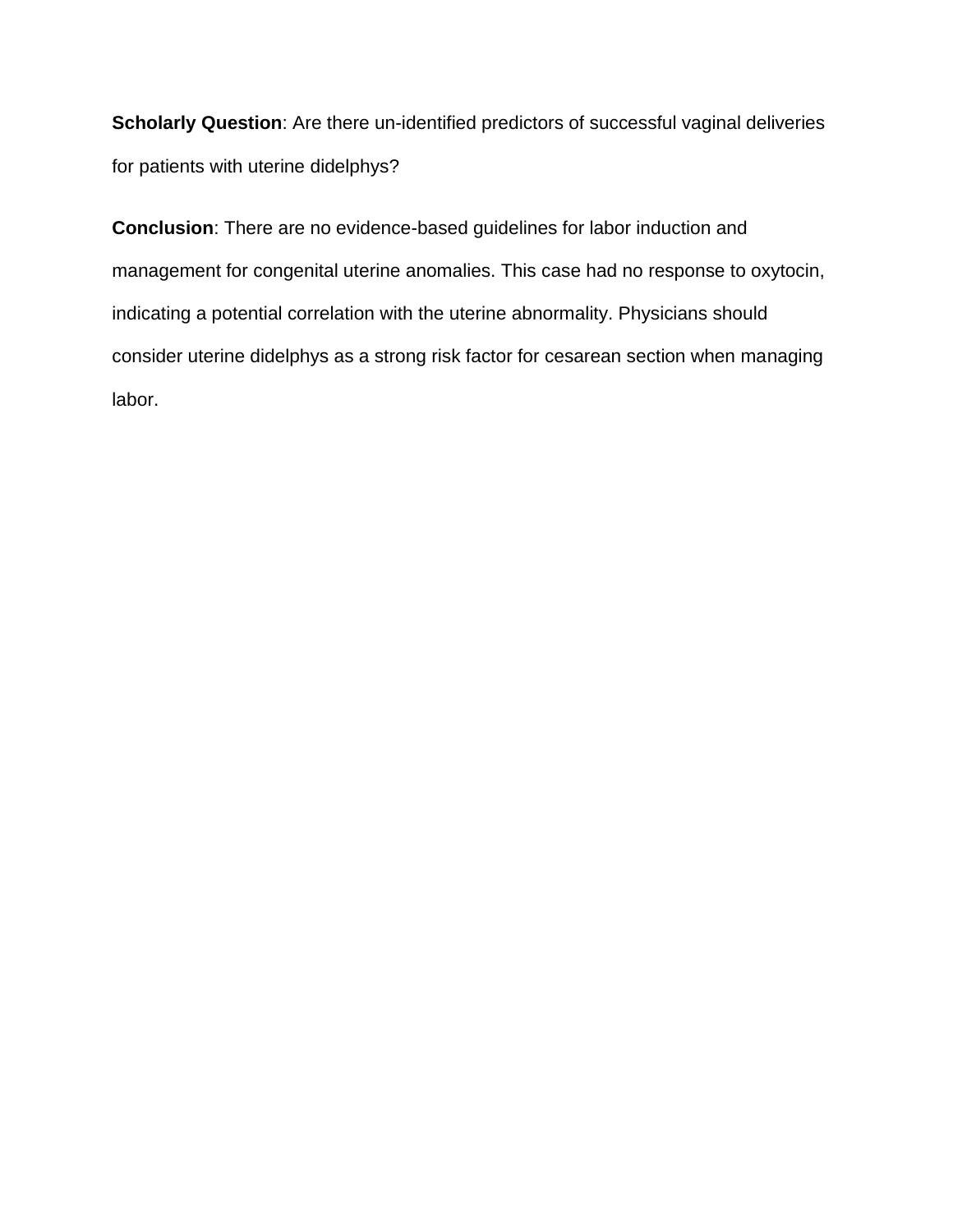## UTERINE DIDELPHYS: A TROUBLED CASE OF LABOR INDUCTION

### **Introduction**

Uterine didelphys is a mullerian duct abnormality that results from failure of the mullerian ducts to fuse during embryonic development. It is classically defined as the presence of two uteri, two cervices, and in some cases, a longitudinal vaginal septum. It is the second least common mullerian duct abnormality and has a reported prevalence of 1 in 3000. <sup>1</sup> Most women diagnosed with uterine didelphys are asymptomatic, but some present with dyspareunia or dysmenorrhea, which is usually a result of the longitudinal vaginal septum.<sup>2</sup> There is a reported increased prevalence among infertile women when compared to the general population, and it is thought that uterine anomalies in general may have a part in the delayed natural conception of women with secondary infertility. However, there are reported cases of uterine didelphys that do not experience reproductive challenges.<sup>2</sup> Uterine didelphys pregnancies have increased rates of miscarriage, preterm delivery, intrauterine growth restriction, malpresentation, and cesarean delivery when compared to pregnancies with a normal uterus. The pregnancy outcomes in uterine didelphys appear to be better than those of patients with septate or unicornuate uterus.<sup>1</sup> Induction of labor in patients with this condition has not been extensively studied in the literature. We present a case of a pregnancy with uterine didelphys that underwent an unsuccessful induction of labor (IOL) at 40 weeks gestation.

#### **Case Presentation**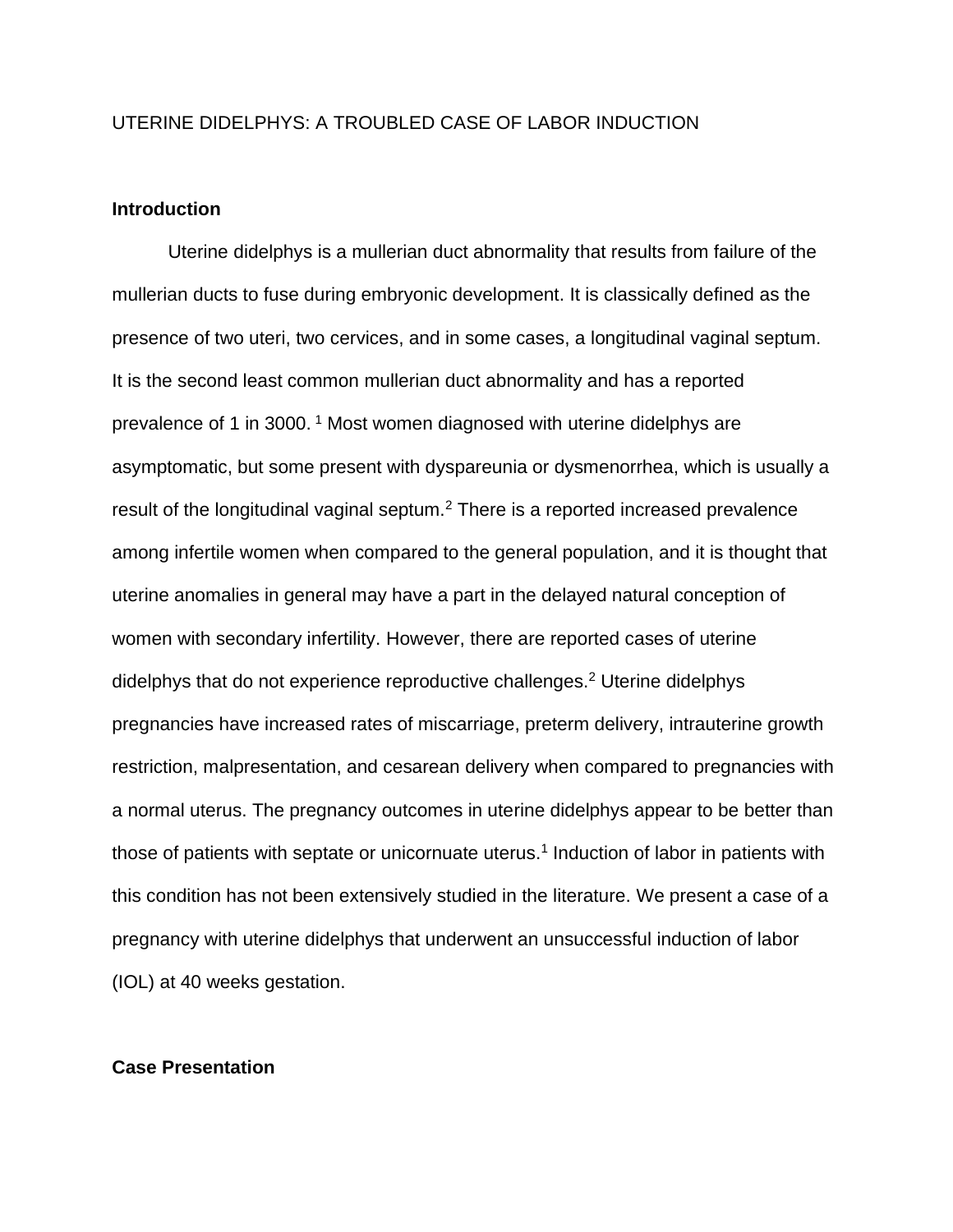This patient is a 29 year old G1P0 who was initially diagnosed with bicorunate uterus on her 6 week ultrasound. She had been told in the past she had a heart shaped uterus, but did not report dyspareunia, dysmenorrhea, chronic abdominal pain, or infertility previously. On physical examination, no longitudinal vaginal septum was present. Her 20-week anatomy ultrasound performed by a maternal-fetal medicine specialist confirmed the diagnosis of uterine didelphys. The images demonstrated two uteri and two cervices with the fetus in the right uterus. The cervical length was also within normal limits and the presentation was vertex on ultrasound. The patient had an uncomplicated prenatal course and did not have any signs of bleeding or threatened preterm labor. Her laboratory evaluation and vital signs remained within normal limits. The fetus showed appropriate growth during serial growth scans performed every 4 weeks.

She presented for induction of labor at 40 weeks gestation. On physical exam, her blood pressure was found to be elevated with an elevated urine protein/creatinine ratio. She was diagnosed with pre-eclampsia without severe features and decision was made to continue plan for induction of labor. On sterile vaginal exam, both cervices were found to be 0 centimeters dilated, 0 percent effacement, and -3 station. The fetal heart tracing (FHT) was category one, with baseline heart rate of 135, moderate variability, accelerations present, and no decelerations. Bedside sonogram showed the fetus to be in vertex position. Cervical ripening was performed with prostaglandin E2. Analgesia was achieved with intravenous butorphanol and then with epidural placement. After 12 hours with prostaglandin E2, the right cervix was 1 centimeter dilated 10 percent effaced and -3 station while the left cervix remained closed. We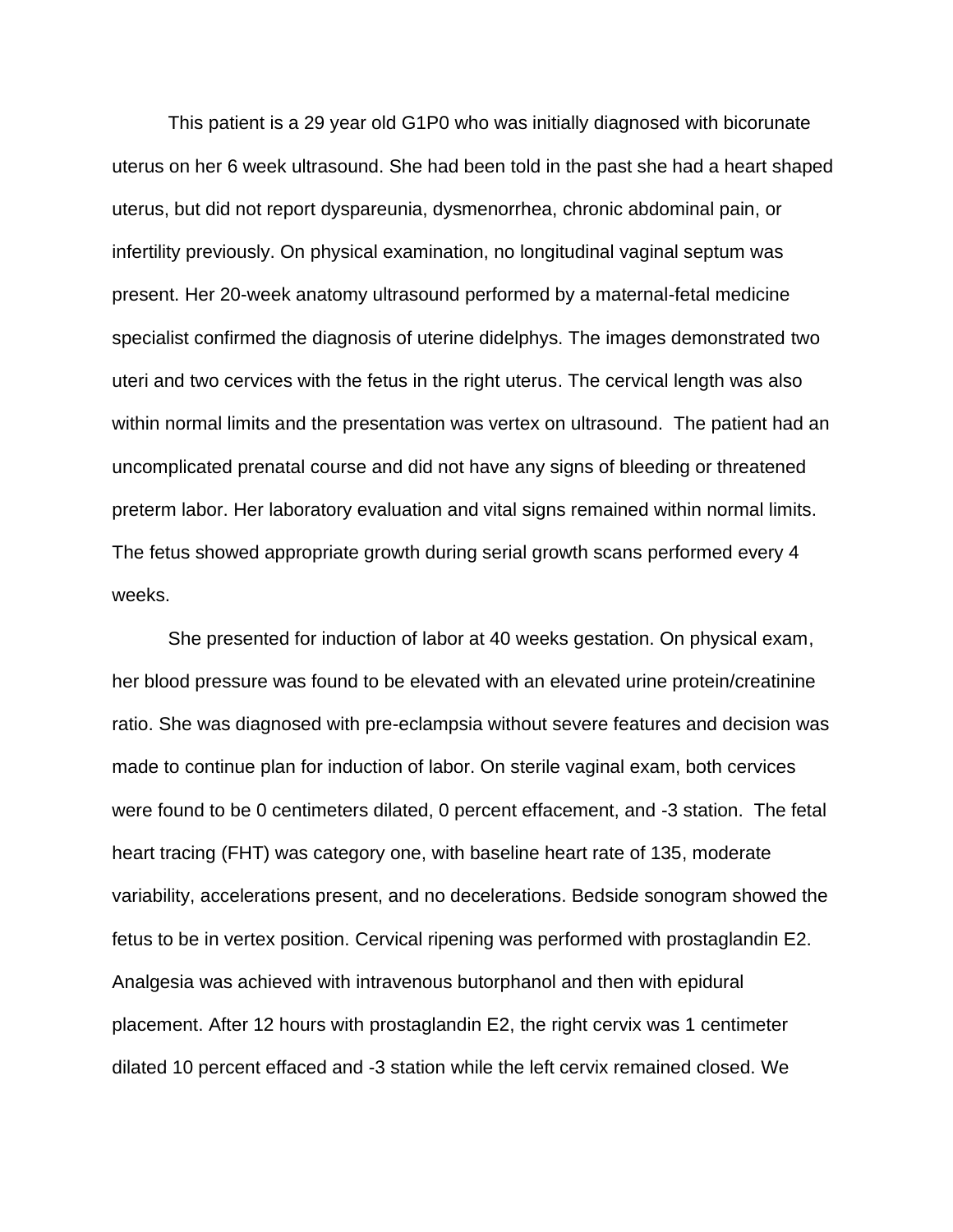proceeded with mechanical balloon dilation and started low dose oxytocin infusion. After mechanical balloon dilation, the right cervix was 4 centimeters dilated, 60 percent effaced and -2 station. The left cervix was also 4 cm dilated. Artificial rupture of membranes was performed and an intrauterine pressure catheter was placed. The patient had minimal to no contractions measured via Montevideo units (MVUs). The oxytocin infusion was titrated up to maximum dose and continued for 7 hours. The patient continued to have minimal to no MVUs during this time and had not made any cervical change. She also had a category 2 FHT during this time period that responded quickly to maternal repositioning. Considering the lack of cervical change, inadequate MVUs, FHT changes, and diagnosis of pre-eclampsia, the decision was made to proceed with a primary cesarean section for failed induction of labor. The patient proceeded to have a cesarean delivery of a healthy baby boy with a weight of 3895g and an uncomplicated stay in the newborn nursery.

### **Discussion**

Most of the data on the clinical significance and outcomes of uterine didelphys are based on small retrospective, observational, or case studies.<sup>2</sup> In addition, very few studies have investigated the clinical significance specifically of uterine didelphys and induction of labor because of its low prevalence in the population.<sup>2</sup> It is reported in the literature that the incidence of cesarean section in uterine didelphys pregnancies is as high as 82 percent.<sup>3</sup> Other reported adverse pregnancy outcomes in didelphys uterus includes early and late miscarriages, malpresentation, intrauterine growth restriction, preterm delivery, and preterm rupture of membranes.<sup>1</sup>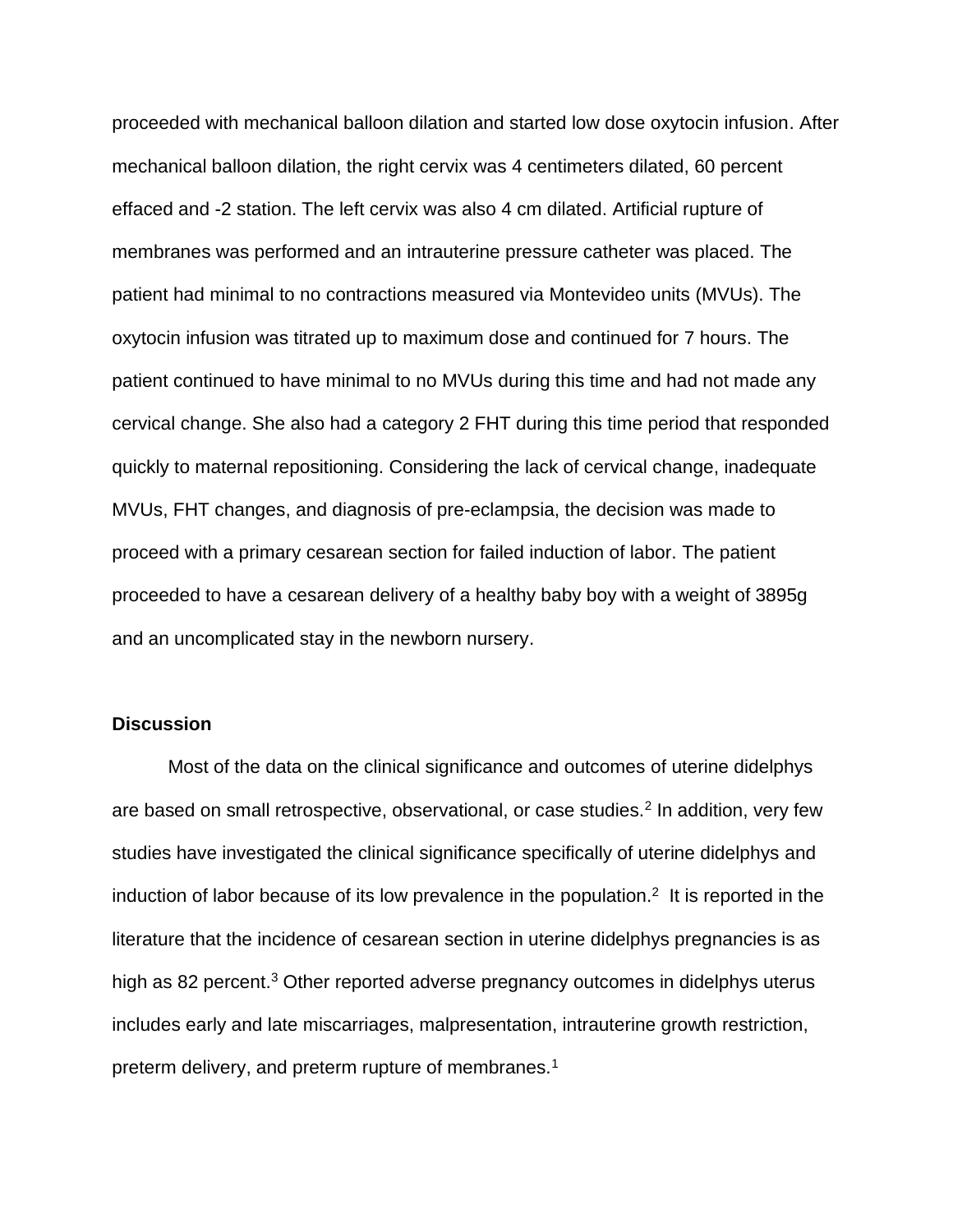However, uterine didelphys is not considered a contraindication to vaginal delivery. One retrospective cohort study following 162 patients with uterine anomalies over 18 years and a combined 265 pregnancies demonstrated there was a 40-50 percent frequency of breech presentation and a 53 percent frequency of cesarean section. Of the uterine anomalies, uterine didelphys had the highest frequency of cesarean sections at 82 percent.<sup>4</sup> The largest study examining uterine didelphys specifically was a retrospective cohort study following 49 patients over an average of 9.1 years. Out of 55 deliveries, 84% of them were cesarean deliveries and 51% of them were breech presentations.<sup>5</sup> Since 33% of the deliveries proceeded to cesarean section for reasons other than malpresentation, the researchers surmised that in addition to malpresentation, obstruction of the pelvic inlet by one hemiuterus and the longitudinal vaginal septum may have contributed to labor dystocia in these patients.<sup>5</sup>

What is unique about our case is that despite maximum dose oxytocin, the patient had minimal to no contractions measured on internal monitoring after initially showing cervical change with mechanical augmentation. To our knowledge, there are no other reports where a patient with a single intrauterine pregnancy required cesarean section specifically for failed induction of labor secondary to lack of uterine response to max dose oxytocin. Of note, there is one reported case in the literature of twin gestation that underwent cesarean section secondary to arrest of cervical dilation and chorioaminonitis.<sup>6</sup> The most common indications for cesarean delivery in uterine didelphys, malpresentation or a longitudinal vaginal septum<sup>4</sup>, were not present in our case. This leads us to conclude that there may have been factors in patients with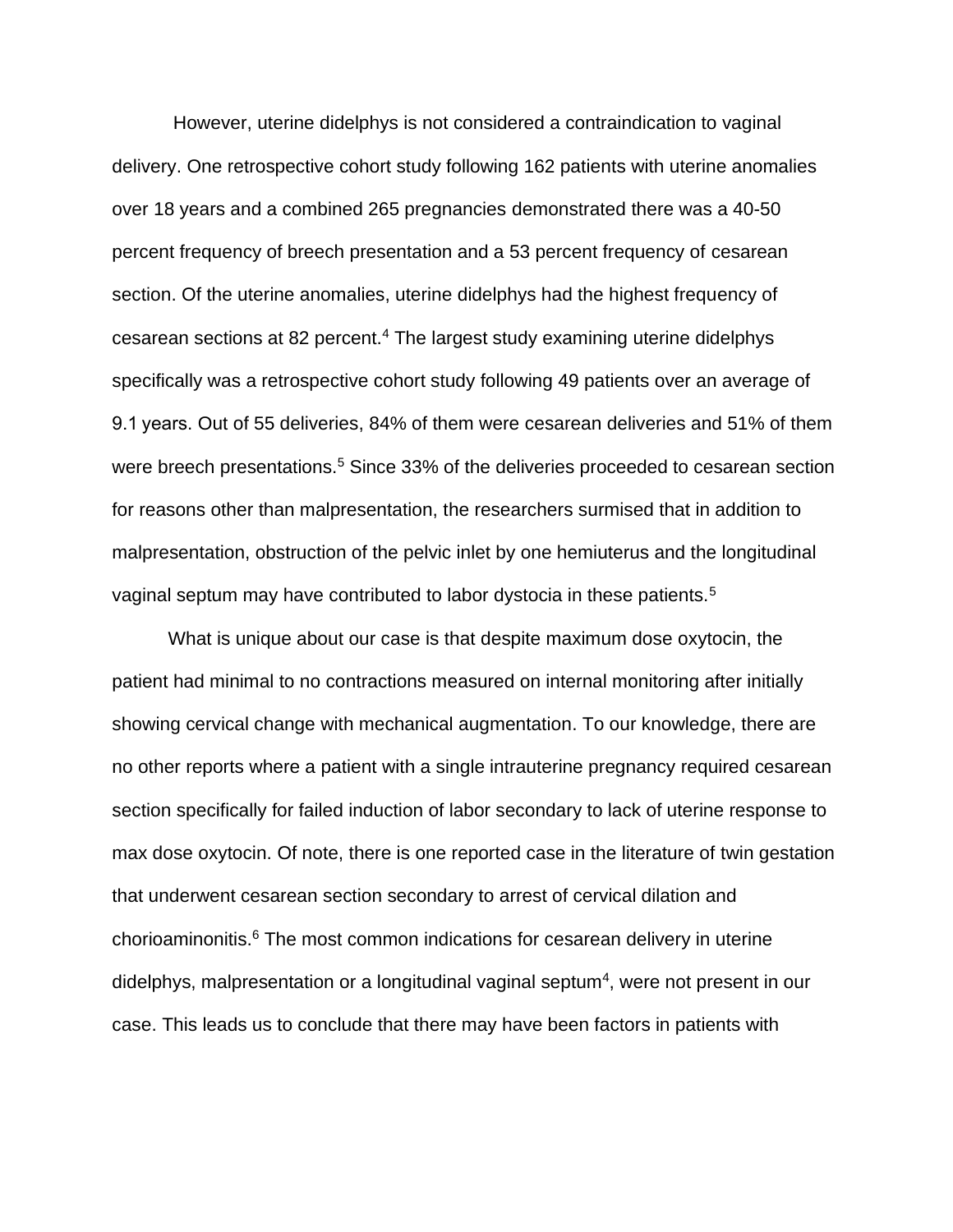uterine didelphys not previously identified in the literature that may contribute to the failure of induction of labor in this patient population.

Additional factors in uterine didelphys pregnancies that could hinder vaginal labor include a fibrosed or thickened cervical septum<sup>7</sup>, obstruction of the pelvic inlet by the non-pregnant uterine horn, $8$  and cervical dystocia with ineffective uterine contractions.9,10 In our case, both cervices dilated to 4 centimeters after mechanical balloon dilation. In multiple case reports seen in the literature, only one cervix (corresponding to the uterus that has the fetus) dilates completely during labor while the other one either remains closed or dilates a small amount.<sup>2,7</sup> It is possible in our case that the dilation of the left cervix to the same degree as the right cervix prevented the right cervix from completely dilating and thus completing the first stage of labor. The left non-pregnant uterus may have served as a pseudo-obstruction both mechanically and also the global physiologic uterine response to oxytocin. There is clearly a connection as evidenced in another case report of twin gestation which demonstrated dyssynchronous uterine contractions, preventing optimal cervical dilation as each uterine horn independent contracted.<sup>11</sup>

### **Scholarly Question**

Are there any un-identified predictors of a successful vaginal delivery for induction of labor in patients with uterine didelphys?

# **Conclusion**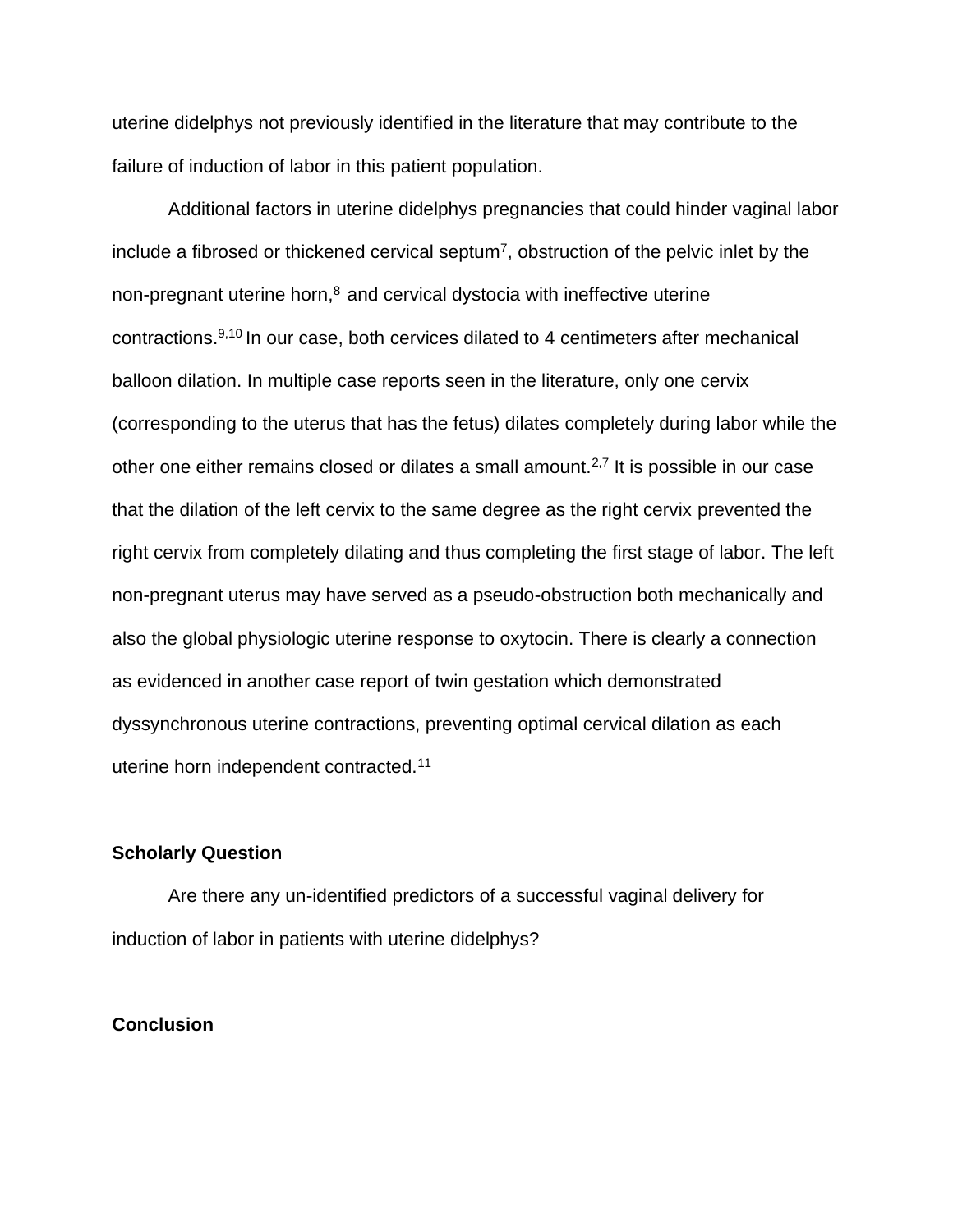We present a case of a 29 year old G1P0 with uterine didelphys who underwent failed induction of labor at 40 weeks resulting in cesarean section. Regarding induction of labor in these patients, we recommend referring to the American College of Obstetricians and Gynecologists guidelines for labor induction provided no contraindication to labor is present. The majority of these patients go on to have cesarean deliveries secondary to malpresentation. Patients should be educated early on in the pregnancy course about the increased likelihood of complications to include higher incidence of cesarean section. Physicians taking care of these patients should plan to provide vaginal delivery in hospitals that have obstetrical providers who can perform cesarean section.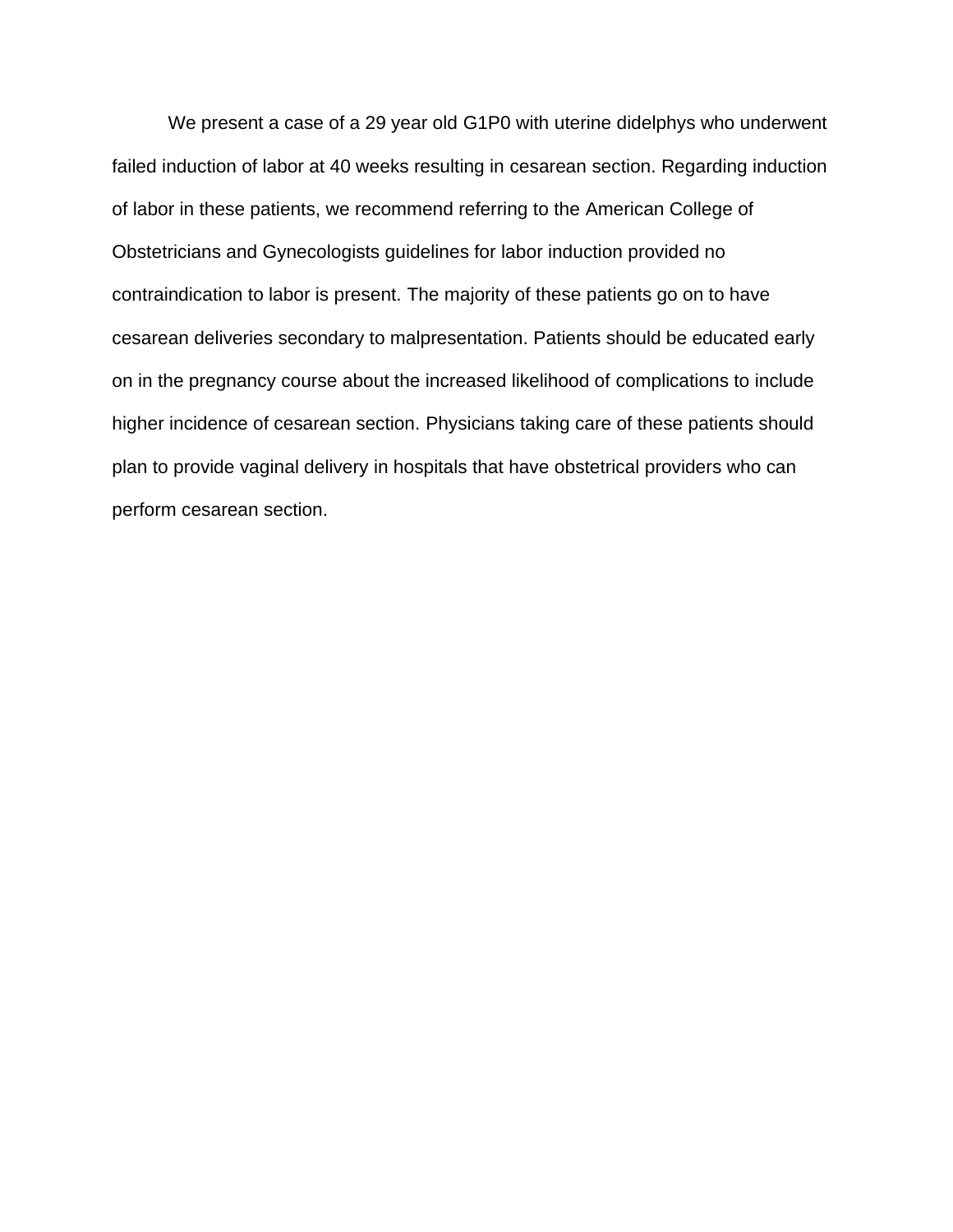## References

- 1. Al Yaqoubi H.N., Fatema N. Successful vaginal delivery of naturally conceived dicavitary twin in didelphys uterus: a rare reported case. Case Rep. *Obstet. Gynecol*. 2017
- 2. Rezai S., Bisram P., Lora Alcantara I., Upadhyay R., Lara C., Elmadjian M. Didelphys uterus: a case report and review of the literature. *Case Reports in Obstetrics and Gynecology*. 2015;2015:5. doi: 10.1155/2015/865821.865821
- 3. Heinonen P. K. Uterus didelphys: a report of 26 cases. *European Journal of Obstetrics & Gynecology and Reproductive Biology*. 1984;17(5):345–350.
- 4. P.K. Heinonen, S. Saarikoski, P. Pystynen Reproductive performance of women with uterine anomalies. *Acta Obstet Gynecol Scand,* 61 (1982), pp. 157-162
- 5. Heinonen P. K. Clinical implications of the didelphic uterus: long-term follow-up of 49 cases. *European Journal of Obstetrics & Gynecology and Reproductive Biology*. 2000;91(2):183–190. doi: 10.1016/S0301-2115(99)00259-6
- 6. Ahmad FK, Sherman SJ, Hagglund KH. Twin gestation in a woman with a uterus didelphys. A case report. *J Reprod Med*. 2000 Apr;45(4):357-359.
- 7. Ng'ang'a N , Ratzersdorfer J , Abdelhak Y . Vaginal birth after two previous caesarean deliveries in a patient with uterus didelphys and an interuterine septal defect. *BMJ Case Rep* 2017;49:bcr-2016-219149